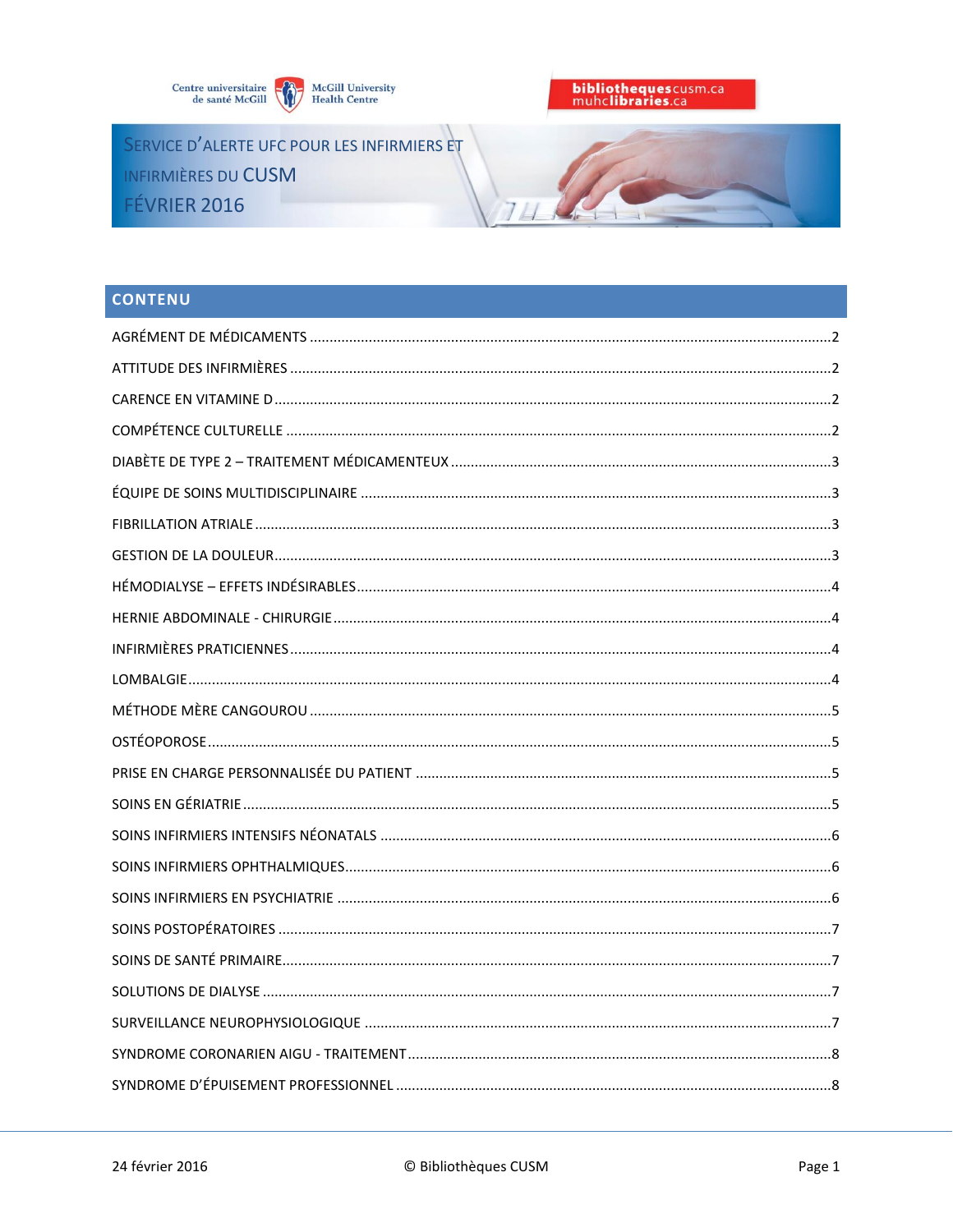# <span id="page-1-0"></span>**AGRÉMENT DE MÉDICAMENTS**

Klibanov, O. D. Phan and K. Ferguson (2015). ["DRUG UPDATES AND APPROVALS 2015 IN REVIEW.](http://ovidsp.ovid.com/ovidweb.cgi?T=JS&CSC=Y&NEWS=N&PAGE=fulltext&AN=00006205-201512000-00005&LSLINK=80&D=ovft)" Nurse Practitioner 40: 34-44.

- Évaluation : (2015). ["DRUG UPDATES AND APPROVALS 2015 IN REVIEW.](http://ovidsp.ovid.com/ovidweb.cgi?T=JS&CSC=Y&NEWS=N&PAGE=fulltext&AN=00006205-201512000-00006&LSLINK=80&D=ovft)" Nurse Practitioner 40: 44-45.
- $\bullet$  Coût : 21,95 \$ (USD)
- Date limite d'inscription : 31 décembre 2017
- Valide pour **2,0 heures accréditées**

### <span id="page-1-1"></span>**ATTITUDE DES INFIRMIÈRES**

(2015). ["Continuing Nursing Education. Changing Nephrology Nurses' Beliefs about the Value of Evidence-Based](http://search.ebscohost.com/login.aspx?direct=true&db=ccm&AN=112410602&site=ehost-live)  [Practice and Their Ability to Implement in Clinical Practice.](http://search.ebscohost.com/login.aspx?direct=true&db=ccm&AN=112410602&site=ehost-live)" Nephrology Nursing Journal 42(6): 563-567.

- Évaluation : Inclus avec l'article
- Coût : 15,00 \$ (USD) pour les membres de l'ANNA, 25,00 \$ (USD) pour les non-membres
- Date limite d'inscription : 31 décembre 2017
- Valide pour **1,3 heures accréditées**

#### <span id="page-1-2"></span>**CARENCE EN VITAMINE D**

O''Malley, P. A. (2015). ["Prescribing Sunshine.](http://ovidsp.ovid.com/ovidweb.cgi?T=JS&CSC=Y&NEWS=N&PAGE=fulltext&AN=00002800-201511000-00007&LSLINK=80&D=ovft)" Clinical Nurse Specialist: The Journal for Advanced Nursing Practice 29: 313-315.

- Évaluation : en ligne sur le sit[e NursingCenter.com](http://nursing.ceconnection.com/public/modules/6768)
- Consignes: (2015). ["Prescribing Sunshine."](http://ovidsp.ovid.com/ovidweb.cgi?T=JS&CSC=Y&NEWS=N&PAGE=fulltext&AN=00002800-201511000-00015&LSLINK=80&D=ovft) Clinical Nurse Specialist: The Journal for Advanced Nursing Practice 29: E11.
- $\bullet$  Coût : 21,95 \$ (USD)
- Date limite d'inscription : 31 décembre 2017
- Valide pour **2,0 heures accréditées**

### <span id="page-1-3"></span>**COMPÉTENCE CULTURELLE**

Martin, E. M. and T. W. Jr. Barkley (2016). ["Improving cultural competence in end-of-life pain management.](http://ovidsp.ovid.com/ovidweb.cgi?T=JS&CSC=Y&NEWS=N&PAGE=fulltext&AN=00152193-201601000-00009&LSLINK=80&D=ovft)" Nursing 46(1): 32-41.

- Évaluation : (2016). ["Improving cultural competence in end-of-life pain management."](http://ovidsp.ovid.com/ovidweb.cgi?T=JS&CSC=Y&NEWS=N&PAGE=fulltext&AN=00152193-201601000-00010&LSLINK=80&D=ovft) Nursing 46(1): 41-42.
- $\bullet$  Coût : 24,95 \$ (USD)
- Date limite d'inscription : 31 janvier 2018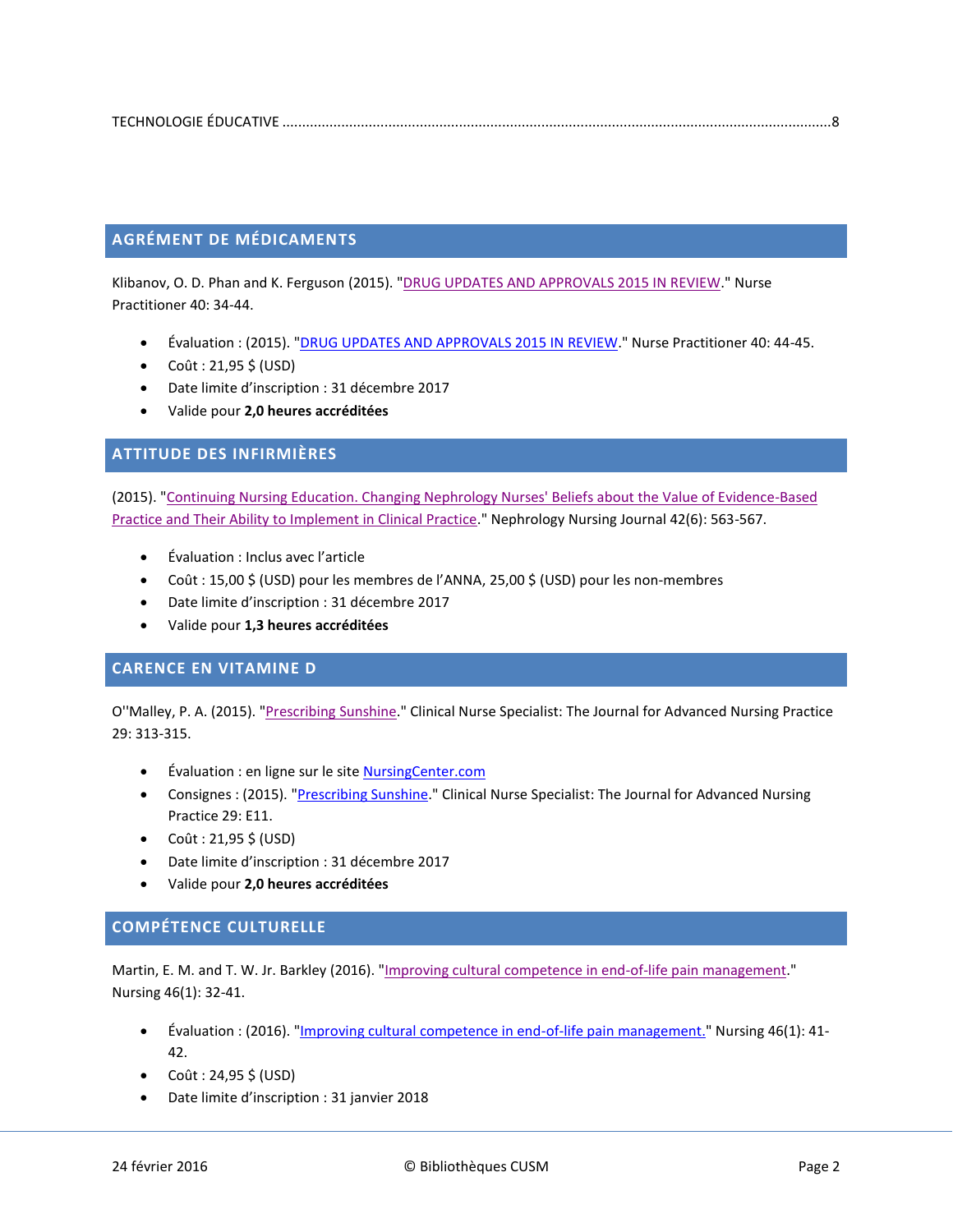#### Valide pour **2,5 heures accréditées**

### <span id="page-2-0"></span>**DIABÈTE DE TYPE 2 – TRAITEMENT MÉDICAMENTEUX**

(2015). ["Pharmacotherapy of Type 2 Diabetes Mellitus: Navigating Current and New Therapies.](http://search.ebscohost.com/login.aspx?direct=true&db=ccm&AN=111669182&site=ehost-live)" MEDSURG Nursing 24(6): 413-438.

- Évaluation : en ligne sur le site **AMSN Online Library**
- $\bullet$  Coût : 20,00 \$ (USD)
- Date limite d'inscription : 31 décembre 2017
- Valide pour **1,3 heures accréditées**

#### <span id="page-2-1"></span>**ÉQUIPE DE SOINS MULTIDISCIPLINAIRE**

(2015). ["Interdisciplinary Rounds.](http://ovidsp.ovid.com/ovidweb.cgi?T=JS&CSC=Y&NEWS=N&PAGE=fulltext&AN=01269241-201511000-00004&LSLINK=80&D=ovft)" Professional Case Management 20: 299-307.

- Évaluation : (2015). ["CE TEST QUESTIONS.](http://ovidsp.ovid.com/ovidweb.cgi?T=JS&CSC=Y&NEWS=N&PAGE=fulltext&AN=01269241-201511000-00005&LSLINK=80&D=ovft)" Professional Case Management 20: 308-309.
- $\bullet$  Coût : 24,95 \$ (USD)
- Date limite d'inscription : 31 décembre 2017
- Valide pour **2,5 heures accréditées**

#### <span id="page-2-2"></span>**FIBRILLATION ATRIALE**

Floyd, C. and D. Drummond Hayes (2016). ["New-onset atrial fibrillation: What's the significance?"](http://ovidsp.ovid.com/ovidweb.cgi?T=JS&CSC=Y&NEWS=N&PAGE=fulltext&AN=00152193-201601000-00007&LSLINK=80&D=ovft) Nursing 46(1): 24-29.

- Évaluation : (2016). ["New-onset atrial fibrillation: What's the significance?"](http://ovidsp.ovid.com/ovidweb.cgi?T=JS&CSC=Y&NEWS=N&PAGE=fulltext&AN=00152193-201601000-00008&LSLINK=80&D=ovft) Nursing 46(1): 29-30.
- $\bullet$  Coût : 21,95 \$ (USD)
- Date limite d'inscription : 31 janvier 2018
- Valide pour **2,0 heures accréditées**

# <span id="page-2-3"></span>**GESTION DE LA DOULEUR**

(2015). ["Neuropathic Pain Management: A Reference for the Clinical Nurse.](http://search.ebscohost.com/login.aspx?direct=true&db=ccm&AN=111669177&site=ehost-live)" MEDSURG Nursing 24(6): 381-438.

- Évaluation : en ligne sur le site **AMSN Online Library**
- $\bullet$  Coût : 20,00 \$ (USD)
- Date limite d'inscription : 31 décembre 2017
- <span id="page-2-4"></span>Valide pour **1,4 heures accréditées**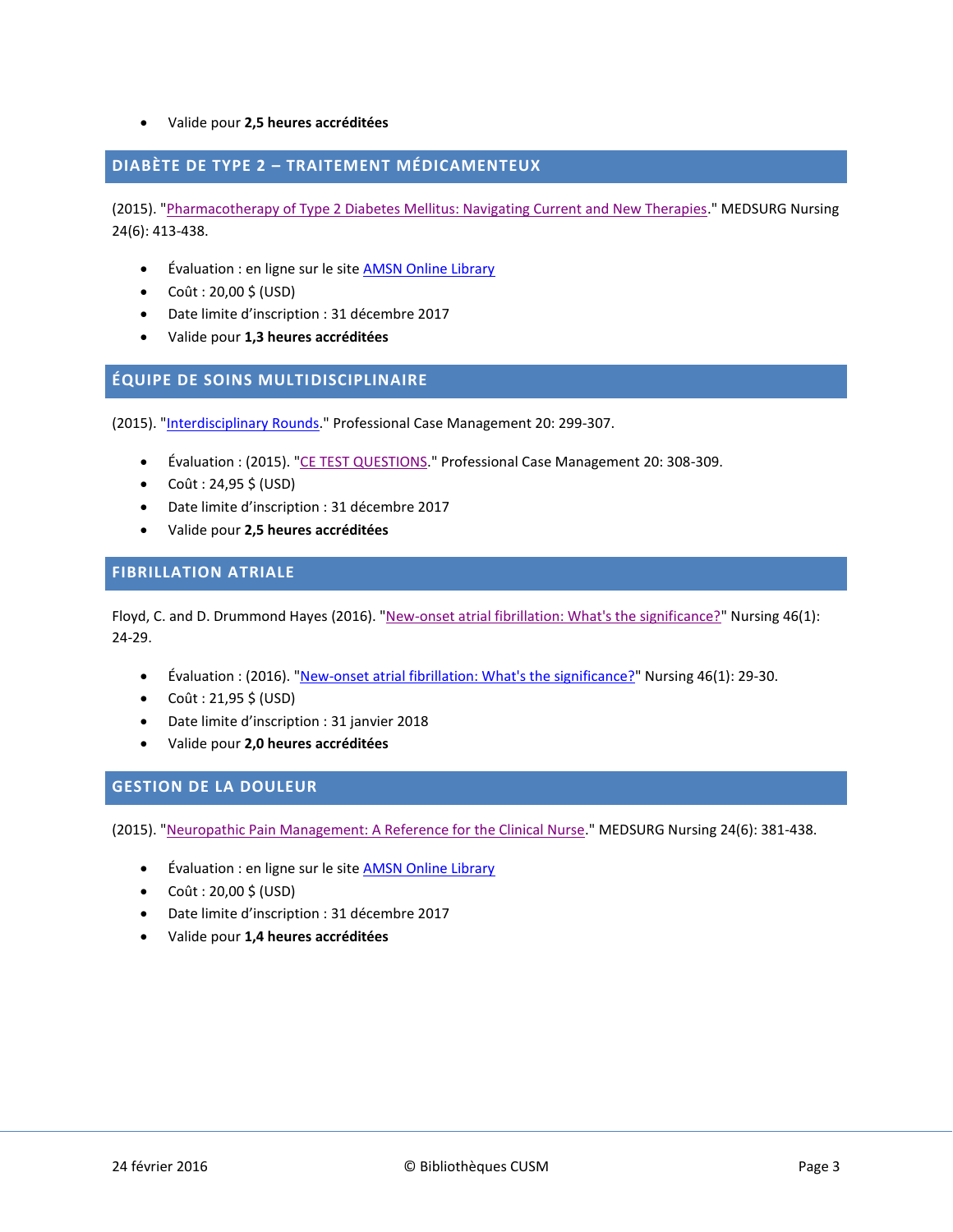# **HÉMODIALYSE – EFFETS INDÉSIRABLES**

(2015). ["Continuing Nursing Education. Gastrointestinal Symptoms among African Americans Undergoing](http://search.ebscohost.com/login.aspx?direct=true&db=ccm&AN=112410600&site=ehost-live)  [Hemodialysis.](http://search.ebscohost.com/login.aspx?direct=true&db=ccm&AN=112410600&site=ehost-live)" Nephrology Nursing Journal 42(6): 539-549.

- Évaluation : Inclus avec l'article
- Coût : 15,00 \$ (USD) pour les membres de l'ANNA, 25,00 \$ (USD) pour les non-membres
- Date limite d'inscription : 31 décembre 2017
- Valide pour **1,4 heures accréditées**

#### <span id="page-3-0"></span>**HERNIE ABDOMINALE - CHIRURGIE**

Nahabedian, M. Y. and A. Nahabedian (2016). ["Abdominal wall reconstruction: Enhancing outcomes for patients](http://ovidsp.ovid.com/ovidweb.cgi?T=JS&CSC=Y&NEWS=N&PAGE=fulltext&AN=00152193-201602000-00011&LSLINK=80&D=ovft)  [with ventral incisional hernias."](http://ovidsp.ovid.com/ovidweb.cgi?T=JS&CSC=Y&NEWS=N&PAGE=fulltext&AN=00152193-201602000-00011&LSLINK=80&D=ovft) Nursing 46(2): 30-38.

- Évaluation : (2016). "Abdominal wall reconstruction: Enhancing outcomes for patients with ventral incisional hernias." Nursing 46(2): 38-39.
- $\bullet$  Coût : 21,95 \$ (USD)
- Date limite d'inscription : 28 février 2018
- Valide pour **2,0 heures accréditées**

### <span id="page-3-1"></span>**INFIRMIÈRES PRATICIENNES**

(2015). ["Nurse Practitioner Care Model: Meeting the Health Care Challenges With a Collaborative Team.](http://search.ebscohost.com/login.aspx?direct=true&db=ccm&AN=111669233&site=ehost-live)" Nursing Economic\$ 33(6): 297-305.

- Évaluation : Inclus avec l'article
- $\bullet$  Coût : 15,00 \$ (USD)
- Date limite d'inscription : 31 décembre 2017
- Valide pour **1,4 heures accréditées**

#### <span id="page-3-2"></span>**LOMBALGIE**

Janzen, K. and B. Peters-Watral (2016). ["Treating co-occurring chronic low back pain & generalized anxiety order.](http://ovidsp.ovid.com/ovidweb.cgi?T=JS&CSC=Y&NEWS=N&PAGE=fulltext&AN=00006205-201601000-00003&LSLINK=80&D=ovft)" Nurse Practitioner 41(1): 12-18.

- Évaluation : (2016). ["Treating co-occurring chronic low back pain & generalized anxiety order.](http://ovidsp.ovid.com/ovidweb.cgi?T=JS&CSC=Y&NEWS=N&PAGE=fulltext&AN=00006205-201601000-00004&LSLINK=80&D=ovft)" Nurse Practitioner 41(1): 18-19.
- $\bullet$  Coût : 21,95 \$ (USD)
- Date limite d'inscription : 31 janvier 2018
- <span id="page-3-3"></span>Valide pour **2,0 heures accréditées**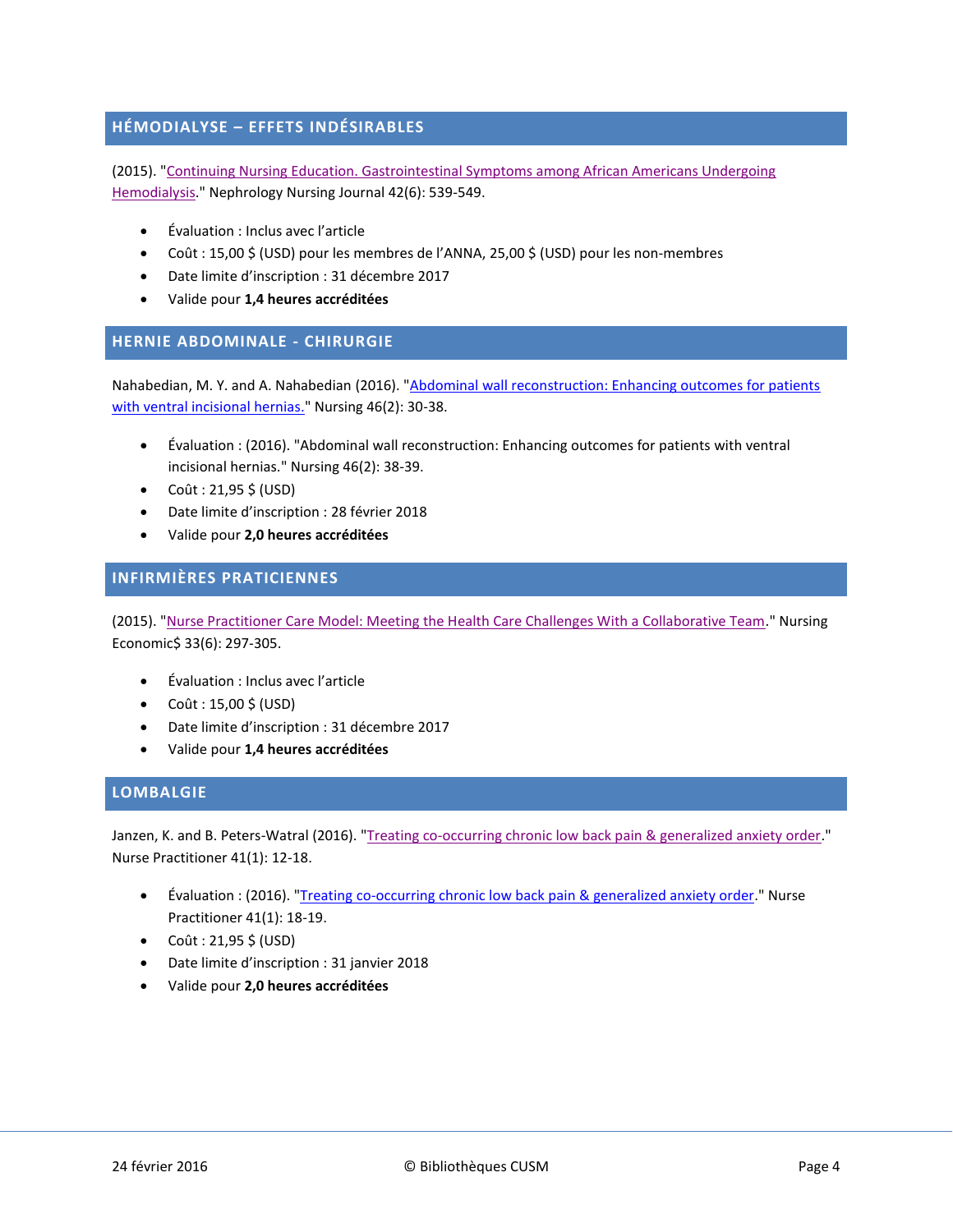# **MÉTHODE MÈRE CANGOUROU**

Ludington-Hoe, S. (2015). ["Skin-to-Skin Contact: A Comforting Place With Comfort Food.](http://ovidsp.ovid.com/ovidweb.cgi?T=JS&CSC=Y&NEWS=N&PAGE=fulltext&AN=00005721-201511000-00003&LSLINK=80&D=ovft)" MCN: The American Journal of Maternal Child Nursing 40(6): 359-366.

- Évaluation : [\(2015\). "Skin-to-Skin Contact: A Comforting Place With Comfort Food." MCN: The American](http://ovidsp.ovid.com/ovidweb.cgi?T=JS&CSC=Y&NEWS=N&PAGE=fulltext&AN=00005721-201511000-00015&LSLINK=80&D=ovft)  [Journal of Maternal Child Nursing 40\(6\): E23-E24.](http://ovidsp.ovid.com/ovidweb.cgi?T=JS&CSC=Y&NEWS=N&PAGE=fulltext&AN=00005721-201511000-00015&LSLINK=80&D=ovft)
- $\bullet$  Coût : 21,95 \$ (USD)
- Date limite d'inscription : 31 décembre 2017
- Valide pour **2,0 heures accréditées**

# <span id="page-4-0"></span>**OSTÉOPOROSE**

Benhaberou-Brun, D. (2016). ["L'ostéoporose Prévenir les fractures."](http://www.oiiq.org/sites/default/files/uploads/periodiques/Perspective/vol13no01/13-pratique-clinique.pdf) Perspective Infirmiere 13(1): 41-48.

- Évaluation : en ligne sur le sit[e Mistral](https://mistral.oiiq.org/repertoire-formation/osteoporose-prevenir-les-fractures-l)
- Coût : 21,34 \$ pour les membres de l'OIIQ, 30,48 \$ pour les non-membres
- Date limite d'inscription : aucune
- Valide pour **2,0 heures accréditées**

### <span id="page-4-1"></span>**PRISE EN CHARGE PERSONNALISÉE DU PATIENT**

Tahan, H. M. and A. C. Watson (2015). ["What Case Managers Should Know About Their Roles and Functions.](http://ovidsp.ovid.com/ovidweb.cgi?T=JS&CSC=Y&NEWS=N&PAGE=fulltext&AN=01269241-201511000-00002&LSLINK=80&D=ovft)" Professional Case Management 20: 271-296.

- Évaluation : (2015). ["CE TEST QUESTIONS.](http://ovidsp.ovid.com/ovidweb.cgi?T=JS&CSC=Y&NEWS=N&PAGE=fulltext&AN=01269241-201511000-00003&LSLINK=80&D=ovft)" Professional Case Management 20: 297-298.
- $\bullet$  Coût : 29,95 \$ (USD)
- Date limite d'inscription : 31 décembre 2017
- Valide pour **3,5 heures accréditées**

# <span id="page-4-2"></span>**SOINS EN GÉRIATRIE**

(2016). ["Geriatric Trauma: A Clinical and Ethical Review.](http://search.ebscohost.com/login.aspx?direct=true&db=ccm&AN=112362381&site=ehost-live)" Journal of Trauma Nursing 23(1): 36-41.

- Évaluation : en ligne sur le site **NursingCenter.com**
- $\bullet$  Coût : 21,95 \$ (USD)
- Date limite d'inscription : 28 février 2018
- <span id="page-4-3"></span>Valide pour **2,0 heures accréditées**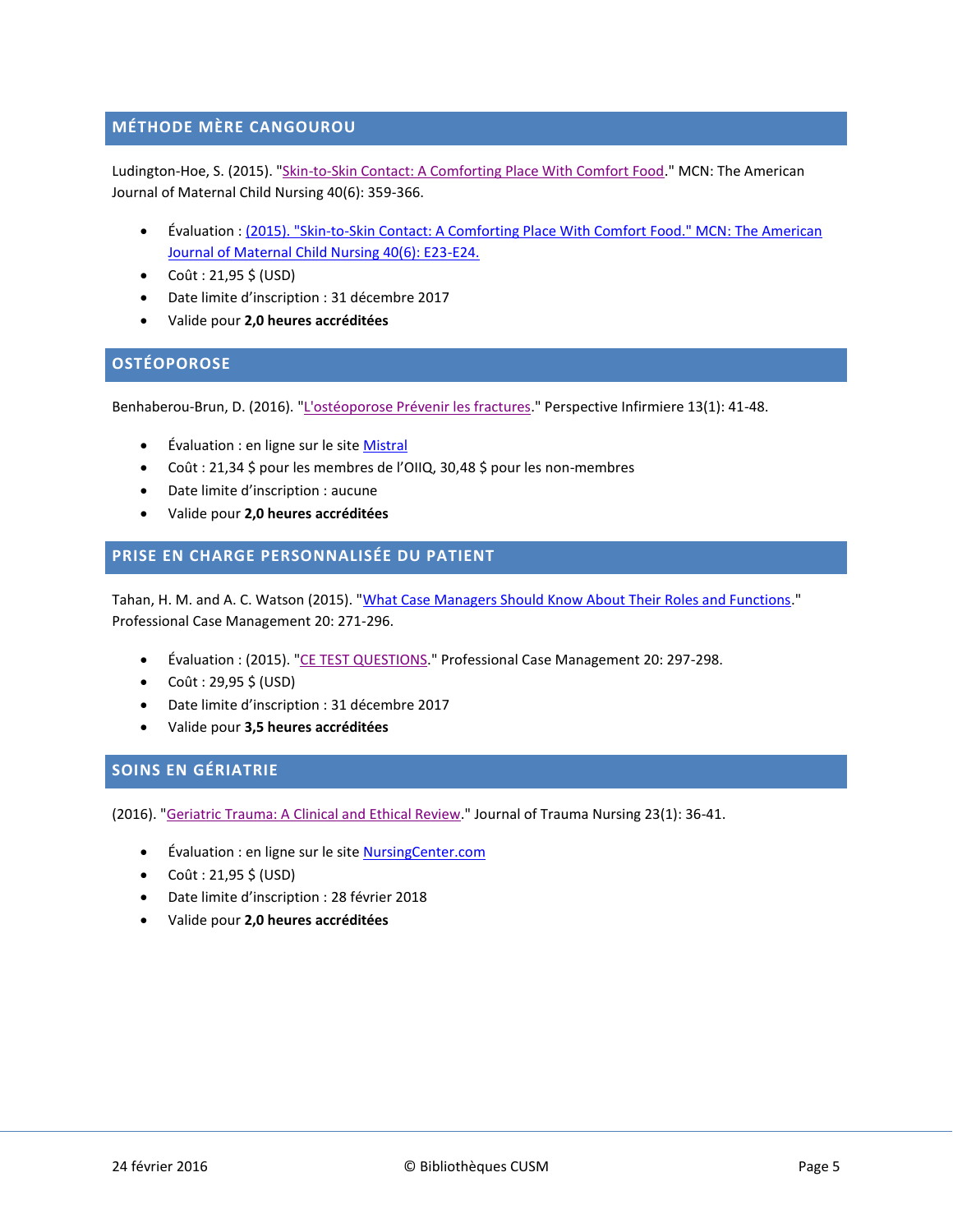# **SOINS INFIRMIERS INTENSIFS NÉONATALS**

Donnellan, A. and L. Justice (2016). "Preoperative Stabilization of Infants With Hypoplastic Left Heart Syndrome [Before Stage I Palliation.](http://search.ebscohost.com/login.aspx?direct=true&db=ccm&AN=112265703&site=ehost-live)" Critical Care Nurse 36(1): 52-59.

- Évaluation : en ligne sur le site de l'[AACN](http://www.aacn.org/DM/CETests/Overview.aspx?TestID=1254&mid=2864&ItemID=1246&menu=CETests)
- Coût : gratuit pour les membres de l'AACN
- Date limite d'inscription : 1er février 2020
- Valide pour **1,0 heures accréditées**

### <span id="page-5-0"></span>**SOINS INFIRMIERS OPHTHALMIQUES**

Coronica, R. (2016). ["Fundamentals of Fluorescein Angiography.](http://search.ebscohost.com/login.aspx?direct=true&db=ccm&AN=112221563&site=ehost-live)" Insight: The Journal of the American Society of Ophthalmic Registered Nurses 41: 5-12.

- Évaluation : en ligne sur le sit[e EyeCareCE.org](http://www.jcahpo.org/marketplace/detail.aspx?id=ASTX1320)
- Coût : 15,00 \$ (USD) pour les membres de l'ASORN, 20,00 \$ (USD) pour les non-membres
- Date limite d'inscription : 31 décembre 2018
- Valide pour **1,0 heures accréditées**

### <span id="page-5-1"></span>**SOINS INFIRMIERS EN PSYCHIATRIE**

#### **Lisez les 3 articles suivants et complétez le « CNE Quiz » :**

(2016). ["Use of the 9-Item Patient Health Questionnaire for Depression Assessment in Primary Care Patients With](http://www.healio.com/psychiatry/journals/jpn/2016-1-54-1/%7B7bfa72f6-d77b-4134-84d1-fad1b653b4b2%7D/use-of-the-9-item-patient-health-questionnaire-for-depression-assessment-in-primary-care-patients-with-type-2-diabetes)  [Type 2 Diabetes."](http://www.healio.com/psychiatry/journals/jpn/2016-1-54-1/%7B7bfa72f6-d77b-4134-84d1-fad1b653b4b2%7D/use-of-the-9-item-patient-health-questionnaire-for-depression-assessment-in-primary-care-patients-with-type-2-diabetes) Journal of Psychosocial Nursing & Mental Health Services 54(1): 56-63.

Richards, L. and V. Lander McCarthy (2016). "Lifestyle and Behavioral Interventions to Reduce the Risk of [Metabolic Syndrome in Community-Dwelling Adults With Serious Mental Illness."](http://www.healio.com/psychiatry/journals/jpn/2016-1-54-1/%7Bb75a5f8a-b75c-4a9e-9f7d-243763121564%7D/lifestyle-and-behavioral-interventions-to-reduce-the-risk-of-metabolic-syndrome-in-community-dwelling-adults-with-serious-mental-illness-implications-for-nursing-practice) Journal of Psychosocial Nursing & Mental Health Services 54(1): 46-55.

Ritter, S. and L. M. Platt (2016). ["What's New in Treating Inpatients With Personality Disorders? Dialectical](http://www.healio.com/psychiatry/journals/jpn/2016-1-54-1/%7B482941bd-1bba-4dfe-a5b3-b4bfe4a227b5%7D/whats-new-in-treating-inpatients-with-personality-disorders-dialectical-behavior-therapy-and-old-fashioned-good-communication)  Behavior Therapy and [Old-Fashioned, Good Communication.](http://www.healio.com/psychiatry/journals/jpn/2016-1-54-1/%7B482941bd-1bba-4dfe-a5b3-b4bfe4a227b5%7D/whats-new-in-treating-inpatients-with-personality-disorders-dialectical-behavior-therapy-and-old-fashioned-good-communication)" Journal of Psychosocial Nursing & Mental Health Services 54(1): 38-45.

- Évaluation : en ligne sur le site de [Villanova University](https://villanova.gosignmeup.com/public/course/browse?courseid=2731)
- Consignes : (2016). ["CNE Quiz."](http://www.healio.com/psychiatry/journals/jpn/2016-1-54-1/%7B7eccd9cd-faa8-47c5-86b2-f1c97abe2f07%7D/cne-quiz) Journal of Psychosocial Nursing & Mental Health Services 54(1): 64-66.
- Coût :  $20,00 \, \frac{1}{5}$  (USD)
- Date limite d'inscription : 1er janvier 2019
- <span id="page-5-2"></span>Valide pour **4,0 heures accréditées**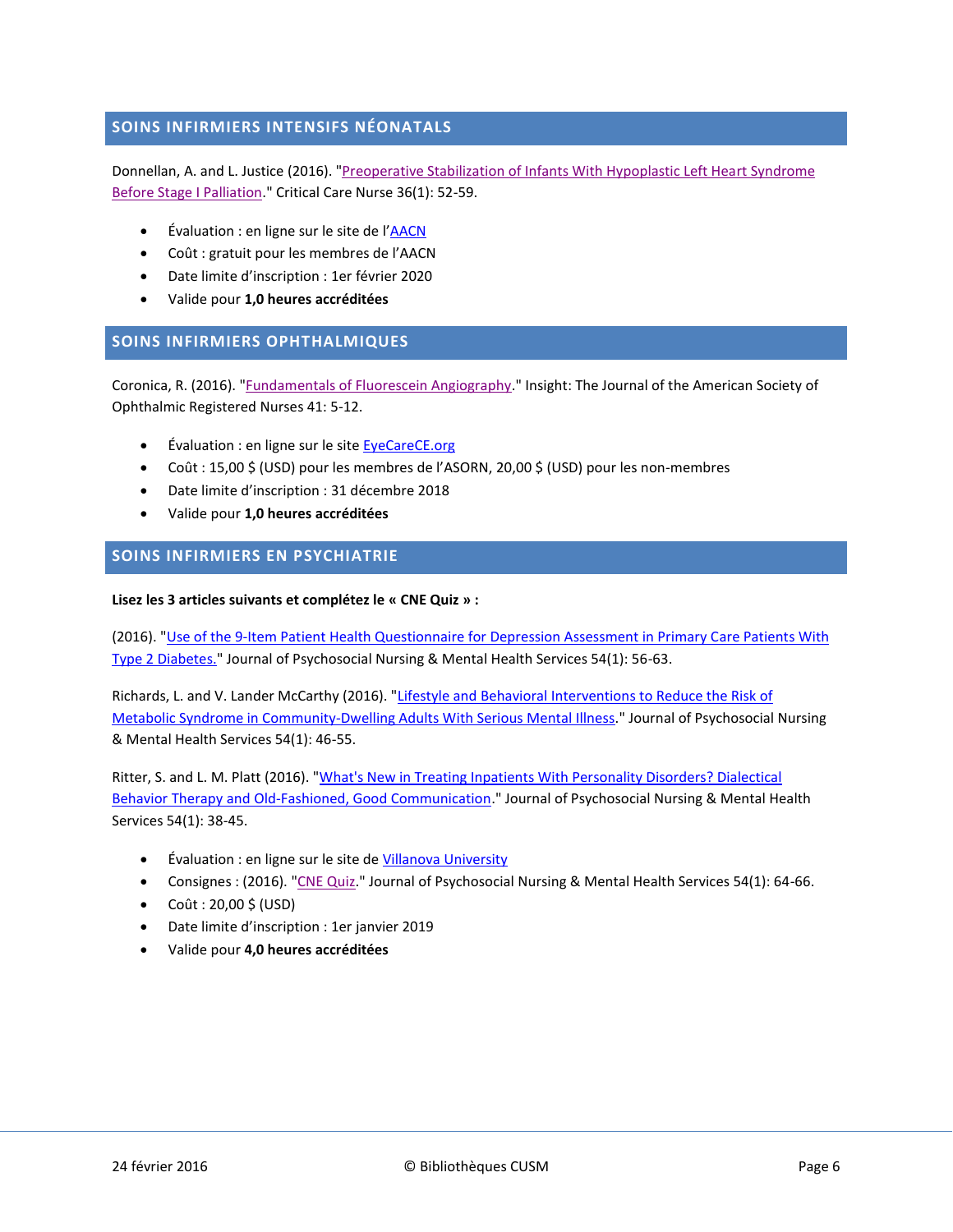### **SOINS POSTOPÉRATOIRES**

Strauss, P. Z. and M. Lewis (2015). ["Identifying and treating postanesthesia emergencies."](http://ovidsp.ovid.com/ovidweb.cgi?T=JS&CSC=Y&NEWS=N&PAGE=fulltext&AN=01271211-201511000-00007&LSLINK=80&D=ovft) OR Nurse 9: 24-30.

- Évaluation : (2015). ["Identifying and treating postanesthesia emergencies."](http://ovidsp.ovid.com/ovidweb.cgi?T=JS&CSC=Y&NEWS=N&PAGE=fulltext&AN=01271211-201511000-00008&LSLINK=80&D=ovft) OR Nurse 9: 30-31.
- $\bullet$  Coût : 21,95 \$ (USD)
- Date limite d'inscription : 31 décembre 2017
- Valide pour **2,0 heures accréditées**

#### <span id="page-6-0"></span>**SOINS DE SANTÉ PRIMAIRE**

Ossorio, A. (2015). ["Red eye emergencies in](http://ovidsp.ovid.com/ovidweb.cgi?T=JS&CSC=Y&NEWS=N&PAGE=fulltext&AN=00006205-201512000-00007&LSLINK=80&D=ovft) primary care." Nurse Practitioner 40(12): 46-53.

- Évaluation : (2015). ["Red eye emergencies in primary care."](http://ovidsp.ovid.com/ovidweb.cgi?T=JS&CSC=Y&NEWS=N&PAGE=fulltext&AN=00006205-201512000-00008&LSLINK=80&D=ovft) Nurse Practitioner 40(12): 53-54.
- $\bullet$  Coût : 21,95 \$ (USD)
- Date limite d'inscription : 31 décembre 2017
- Valide pour **2,0 heures accréditées**

#### <span id="page-6-1"></span>**SOLUTIONS DE DIALYSE**

(2015). "[Continuing Nursing Education. 'Black'](http://search.ebscohost.com/login.aspx?direct=true&db=ccm&AN=112410603&site=ehost-live)-Appearing Peritoneal Effluent." Nephrology Nursing Journal 42(6): 569-576.

- Évaluation : Inclus avec l'article
- Coût : 15,00 \$ (USD) pour les membres de l'ANNA, 25,00 \$ (USD) pour les non-membres
- Date limite d'inscription : 31 décembre 2017
- Valide pour **1,4 heures accréditées**

(2015). ["Continuing Nursing Education. Does Hemodialysis Dialysate Potassium Composition Matter?"](http://search.ebscohost.com/login.aspx?direct=true&db=ccm&AN=112410604&site=ehost-live) Nephrology Nursing Journal 42(6): 577-581.

- Évaluation : Inclus avec l'article
- Coût : 15,00 \$ (USD) pour les membres de l'ANNA, 25,00 \$ (USD) pour les non-membres
- Date limite d'inscription : 31 décembre 2017
- Valide pour **1,3 heures accréditées**

# <span id="page-6-2"></span>**SURVEILLANCE NEUROPHYSIOLOGIQUE**

(2015). ["Nursing Surveillance and Physiological Signs of Deterioration.](http://search.ebscohost.com/login.aspx?direct=true&db=ccm&AN=111669179&site=ehost-live)" MEDSURG Nursing 24(6): 397-402.

- Évaluation : en ligne sur le site **AMSN Online Library**
- Coût :  $20,00 \, \frac{1}{5}$  (USD)
- Date limite d'inscription : 31 décembre 2017
- <span id="page-6-3"></span>Valide pour **1,3 heures accréditées**